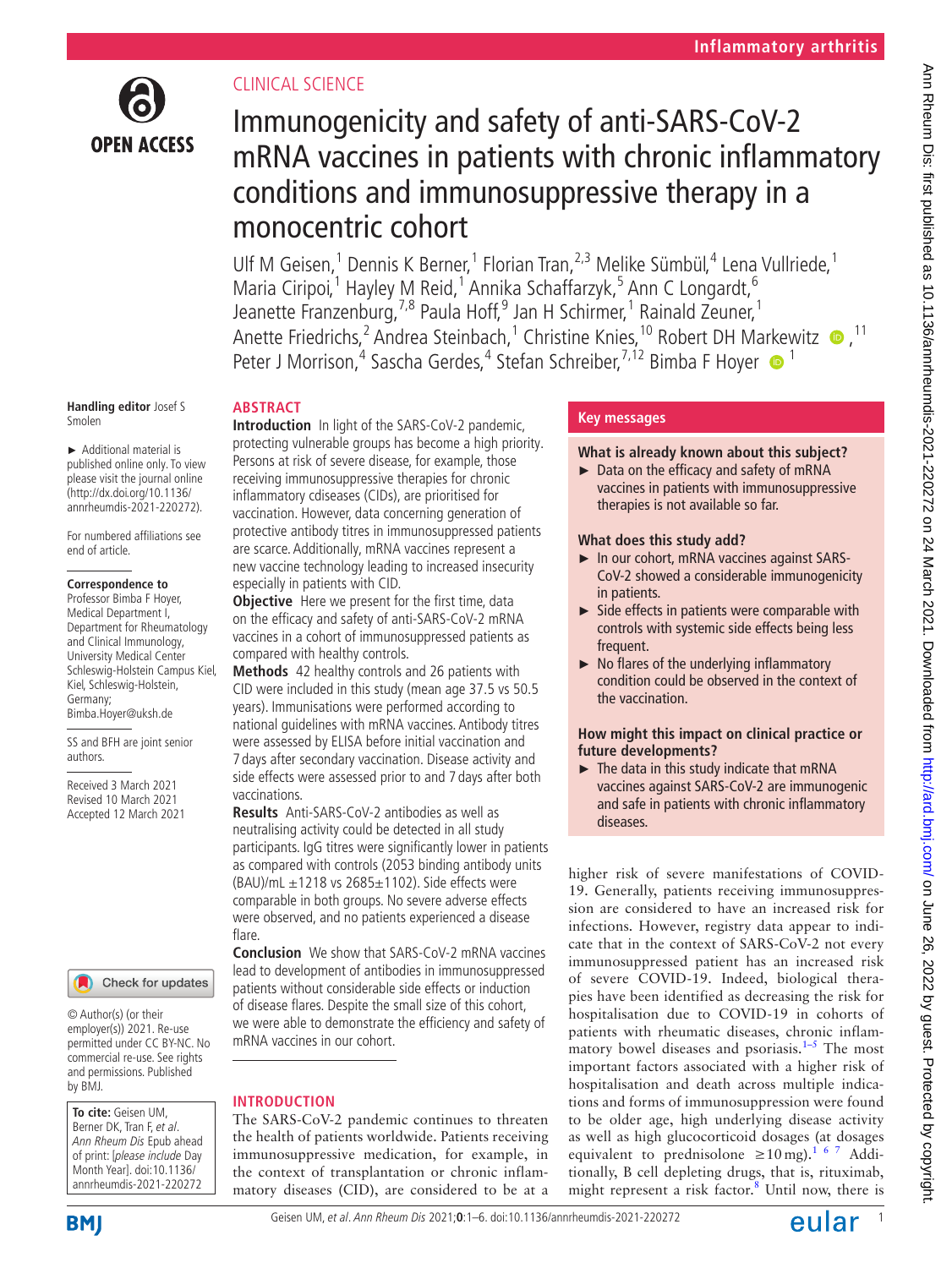## **Inflammatory arthritis**

insufficient registry data for other drugs commonly used to treat patients with CID in terms of increased risk of severe  $\text{COVID-19.1}^{9}$  However, patients have minimised their risk by sheltering in place early and reducing infection contacts (own unpublished data).

Several drugs used in the management of CID have been analysed as potential treatments for COVID-19, especially in attenuating the so-called cytokine storm, some of which have shown considerable benefit. $11$ 

Vaccination against SARS-CoV-2 is now a reality for the most vulnerable and continues to spread to encompass patients receiving immunosuppressive therapies. However, patients with a higher risk being older, taking more steroids and having high underlying disease activity are known to respond less to vaccines[.12–15](#page-5-3) Additionally, patients with CID and those taking anticytokine therapies or immunosuppression were excluded from the phase III trials for all vaccines approved by the European Medicins Agency (EMA) and US Food and Drug Administration (FDA). $16-18$ 

The scarce data available on vaccine response under immunosuppression for other vaccines leaves many open questions in relation to SARS-CoV-2 vaccination.<sup>15 19</sup>

As shown for several vaccines in patients with chronic inflammatory diseases and transplanted patients, antibody titres postvaccination may be decreased depending on the vaccine and the treatment (although this is not always the case).<sup>[15 19 20](#page-5-5)</sup> In relation to SARS-CoV-2, it is currently unclear how immunosuppression for CID affects vaccine response. There are also additional concerns regarding reactivation of the inflammatory disease by new mRNA vaccines.

We therefore provide for the first-time data comparing the immunogenicity and safety of SARS-CoV-2 mRNA vaccines in patients with CID undergoing immunosuppressive therapy compared with healthy controls in a monocentric observational study.

### **MATERIAL AND METHODS**

Healthy individuals as well as the majority of patients with CID were recruited from healthcare workers of the University Medical Center in Kiel and other surrounding hospitals. Aged patients were recruited from the patient cohort of the rheumatology outpatient department in Kiel. Healthy controls and patients were vaccinated based on the occupational exposure risk or age associated risk at official vaccination centres. The vaccination was not part of the study.

Forty-two healthy controls and 26 patients with CID were enrolled into this non-randomised trial. All volunteers were eligible for early vaccination according to German federal regulations and received mRNA vaccines from either BioNtech/Pfizer or Moderna. Five Patients were immunised with COVID-19 vaccine Moderna; all others received Comirnaty. Vaccines were given to the participants with an interval of 35 days between the two doses. Patients older than 80 years were immunised twice with a 21-day interval.

Monitoring for disease activity (disease activity score 28 (DAS28), Patients Global Assessment (PGA) and Physician Global Assessment (PhGA)) was performed at baseline (before first vaccination), 7days after the first vaccination, on the day of the second immunisation and 7days thereafter plus any other time point in between if disease flares were experienced. Routine laboratory monitoring was performed at each time point. Side effects were monitored by online surveys and medical history taking 14 days after secondary vaccination.

IgG antibodies against SARS-CoV-2 were quantified by ELISA according to manufacturer's protocol (EUROIMMUN QuantiVac), and neutralising antibodies were measured using an ELISA-based neutralisation test system according to manufacturer's protocol (cPass system, kindly provided by medac).<sup>21</sup> Additionally, anti-SARS-CoV-2 IgA titres were quantified according to manufacturer's instruction (Aeskulisa, Aeskulap)

Antibody testing were normally performed on day 0, the day of secondary immunisation and day 7 after secondary immunisation.

Statistical analysis was performed using GraphPad Prism. Mann-Whitney tests was used for statistical analysis, and p values below 0.05 were considered significant.

## **RESULTS**

#### **Demographics**

Healthy controls were 69.2% women with a mean age of 37.5 years (±13.4; range 22–61). All were healthcare professionals. No participant previously had SARS-CoV-2-infection before vaccination.

The CID patient cohort consisted of 64.3% women with a mean age of 50.5 years  $(\pm 15.8; \text{ range } 24-89)$ . Again, the majority were healthcare workers and none had been infected with SARS-CoV-2 prior to vaccination. [Table](#page-2-0) 1 contains detailed CID patient information (inflammatory diseases and therapies).

### **SARS-CoV-2 mRNA vaccines show immunogenicity in patients with CID**

Neutralising antibodies and total anti-SARS-CoV-2 IgG were detected in all patients with CID and healthy controls after the second vaccination. No non-responders were detected in any group. None of the participants displayed considerable antibody titres before the first vaccination, indicating no prior infection.

While the healthy control group showed a mean anti-SARS-CoV-2-IgG titre of 2685 BAU/mL (±1102, 793–3840), patients with CID exhibited significantly lower levels of specific immunoglobulins against the SARS-CoV-2 spike protein (mean 2053 BAU/mL $\pm$ 1218, 98.2–3840) 7 days after the secondary immunisation (p=0.037). Nevertheless, all patients presented with an antibody titre above the ELISA cut-off (figure [1A and B\)](#page-3-0). When comparing groups by age range however, this difference was not significant anymore ([figure](#page-3-0) 1G).

Patients with CID also had lower levels of neutralising antibodies, with a mean inhibitory activity level of 96.04% detected in healthy controls  $(\pm 1.551, 91-97)$ , whereas patients presented with a mean inhibitory level of  $87.42\%$  ( $\pm 17.94$ ,  $37-97$ ; p=0.0442) (figure [1C, D and H\)](#page-3-0).

Of interest, SARS-CoV-2 IgA antibodies were detectable in nearly all patients and healthy controls 7days after secondary immunisation. Again, patients with CID had lower specific IgA levels compared with healthy controls (mean 24.52±30.48U/mL vs  $47.65 \pm 45.12$  U/mL; p=0.0035). One patient with CID had no detectable specific IgA, while an additional two patients and three healthy controls showed IgA levels below the cut-off (E and F).

Comparing the largest therapeutic groups (TNF blockade conventional disease-modifying antirheumatic drugs (cDMARDs) vs anti-interleukin 17) showed no significant difference between those therapies [\(online supplemental figure 1\)](https://dx.doi.org/10.1136/annrheumdis-2021-220272).

## **Patients with CID had a marginal propensity towards mild vaccine side effects compared with healthy controls**

Side effects as documented by an online survey were comparable in both groups. Mild systemic side effects such as fatigue and myalgia were more frequent in the CID patient cohort relative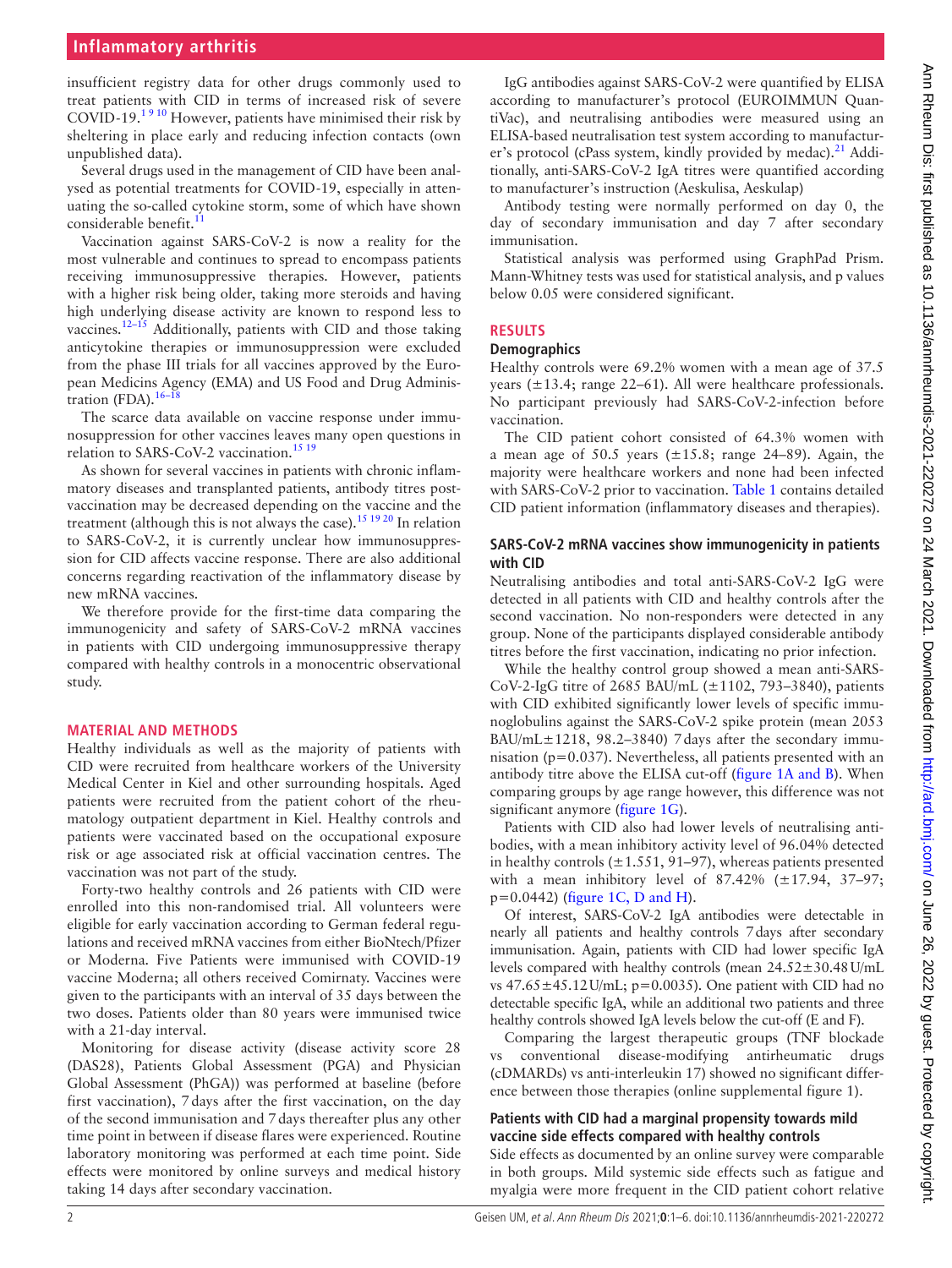<span id="page-2-0"></span>

| Table 1 | Demographics and clinical characteristics of the included patients |                                    |                                   |                           |                          |  |  |  |  |
|---------|--------------------------------------------------------------------|------------------------------------|-----------------------------------|---------------------------|--------------------------|--|--|--|--|
| Sex     | Age<br>(years)                                                     | <b>Inflammatory disease</b>        | <b>Biological</b><br><b>DMARD</b> | <b>Conventional DMARD</b> | <b>Steroids</b>          |  |  |  |  |
| F       | 44                                                                 | Psoriatic arthritis                | Golimumab                         | Leflunomide               | 5 mg prednisolone        |  |  |  |  |
| F       | 35                                                                 | Psoriatic arthritis                | Certolizumab pegol                | $\equiv$                  |                          |  |  |  |  |
| F       | 43                                                                 | <b>Rheumatoid arthritis</b>        | Certolizumab pegol                |                           | 5 mg prednisolone        |  |  |  |  |
| M       | 46                                                                 | <b>MCTD</b>                        |                                   | Hydroxychloroquine        |                          |  |  |  |  |
| F       | 39                                                                 | Rheumatoid arthritis               | Etanercept                        | Leflunomide               | $\qquad \qquad -$        |  |  |  |  |
| F       | 51                                                                 | Rheumatoid arthritis               |                                   | Sulfasalazine             |                          |  |  |  |  |
| F       | 65                                                                 | Spondyloarthropathy                | Infliximab                        | $\qquad \qquad -$         |                          |  |  |  |  |
| M       | 38                                                                 | Spondyloarthropathy                | Etanercept                        |                           |                          |  |  |  |  |
| F       | 45                                                                 | Sarcoidosis                        | Infliximab                        | $\overline{\phantom{0}}$  | 15 mg prednisolone       |  |  |  |  |
| F       | 33                                                                 | Rheumatoid arthritis               | Certolizumab pegol                |                           |                          |  |  |  |  |
| M       | 84                                                                 | Giant cell vasculitis              | Tocilizumab                       | -                         | 5 mg prednisolone        |  |  |  |  |
| F       | 47                                                                 | Psoriasis                          | Ixekizumab                        |                           |                          |  |  |  |  |
| M       | 83                                                                 | <b>Rheumatoid arthritis</b>        | Etanercept                        |                           | 2.5 mg prednisolone      |  |  |  |  |
| M       | 38                                                                 | Crohn's disease                    | Vedolizumab                       |                           |                          |  |  |  |  |
| F       | 53                                                                 | <b>Rheumatoid arthritis</b>        | $\qquad \qquad -$                 | Leflunomide               | 7 mg prednisolone        |  |  |  |  |
| F       | 24                                                                 | Systemic lupus erythematosus       | $\qquad \qquad -$                 | Hydroxychloroquine        | -                        |  |  |  |  |
| M       | 42                                                                 | Psoriasis                          | Adalimumab                        | $\qquad \qquad -$         |                          |  |  |  |  |
| F       | 54                                                                 | Rheumatoid arthritis               | Adalimumab                        |                           |                          |  |  |  |  |
| M       | 58                                                                 | Spondyloarthropathy                | Secukinumab                       |                           |                          |  |  |  |  |
| F       | 51                                                                 | Psoriasis                          | Secukinumab                       | $\sim$                    | $\overline{\phantom{0}}$ |  |  |  |  |
| F       | 53                                                                 | Crohn's disease                    | Infliximab                        |                           |                          |  |  |  |  |
| M       | 61                                                                 | Psoriasis                          | Ustekinumab                       |                           |                          |  |  |  |  |
| M       | 36                                                                 | Systemic lupus erythematosus       | Belimumab                         | Hydroxychloroquine        |                          |  |  |  |  |
| F       | 89                                                                 | Myositis                           | $\overline{\phantom{0}}$          |                           | 2.5 mg prednisolone      |  |  |  |  |
| F       | 49                                                                 | Multiple sclerosis/Crohn's disease |                                   | Azathioprine              | $\qquad \qquad -$        |  |  |  |  |
| F       | 54                                                                 | Rheumatoid arthritis               | Adalimumab                        |                           | -                        |  |  |  |  |

DMARDs, disease-modifying antirheumatic drugs; MCTD, mixed connective tissue diseases.

to healthy controls (53.8% vs 43.2% and 42.3% vs 31.6%). A similar pattern was seen for headache (38.5% vs 35.1%). Fever was completely absent in patients with CID while being reported by 13.5% of the healthy cohort. Arthralgia was comparable in both groups.

Some additional side effects were reported in both groups such as nausea and vomiting, thoracic pain and exacerbation of pre-existing asthma ([table](#page-4-0) 2). However, not all controls did report side effects.

### **Inflammatory disease activity remained stable throughout the study**

Activity of inflammatory disease was monitored by DAS28 for patients with inflammatory arthritis and PGA as well as PhGA for all patients with CID.

We did not observe any inflammatory arthritis flares (delta DAS28 > 0.6) in the context of either vaccination time points. Delta PGA and PhGA showed a maximal mean change of 0.4  $(\pm 1.29)$  at the time point of the secondary vaccination, whereas the delta for the last time point (7days after secondary vaccination) was  $0.076$  ( $\pm 0.4$ ) compared with baseline. No patient with CID needed to adjust DMARD or glucocorticoid therapy in the 6 weeks of trial duration (figure [2A and B](#page-4-1)).

#### **DISCUSSION**

Due to the ongoing COVID-19 pandemic, the effectiveness and safety of novel mRNA vaccines in immunosuppressed patients is under discussion, but real-world data have been missing. Patients with CID as well as physicians have been confronted with the question as to whether immunosuppressed patients, who were excluded from the phase III vaccine trials, should be vaccinated without prior knowledge of the potential risks of adverse events and changes in efficacy when this new type of vaccine is used in

patients with CID. This lack of information has created additional insecurity and hesitation in both physicians and patients.

With the data acquired in this investigation, we are able to demonstrate for the first time in a mixed cohort of patients with CID undergoing a spectrum of immunosuppressive treatments that such conditions, and therapies do not significantly abrogate the anti-SARS-CoV-2 antibody response after vaccination. Hence, in this cohort, no patient with CID was a complete non-responder even though antibody titres were slightly lower in patients with CID compared with controls. Furthermore, all patients had considerable levels of neutralising antibodies 7days after secondary vaccination. Moreover, the thee patients with CID and three healthy controls with low IgA serum levels displayed substantial neutralisation capacity and IgG levels. Nevertheless, a direct comparison with phase III study data is not possible as different testing systems were used.<sup>[22](#page-5-7)</sup> The only patient with a very low IgG level and absent IgA response was an 85-year-old patient with multiple comorbidities, known to influence vaccine response additionally, receiving anti-interleukin 6 therapy and glucocorticoids. Therefore, age-related immunosenesence may also contribute to the low Ig levels. Nevertheless, this patient also mounted a significant neutralising response after vaccination. Regarding the age difference between patients and controls, the overall antibody levels showed a significant difference between both groups. When comparing the according age groups, however, differences in antibody levels were not found to be significant.

A fraction of patients paused their DMARD medication around the vaccinations. In this cohort, no effect of pausing versus continuing was observed in our cohort. The same holds true for the use of non-steroidal anti-inflammatory drugs. However, none of the patients was in methotrexate therapy, which has been reported to have an impact on vaccination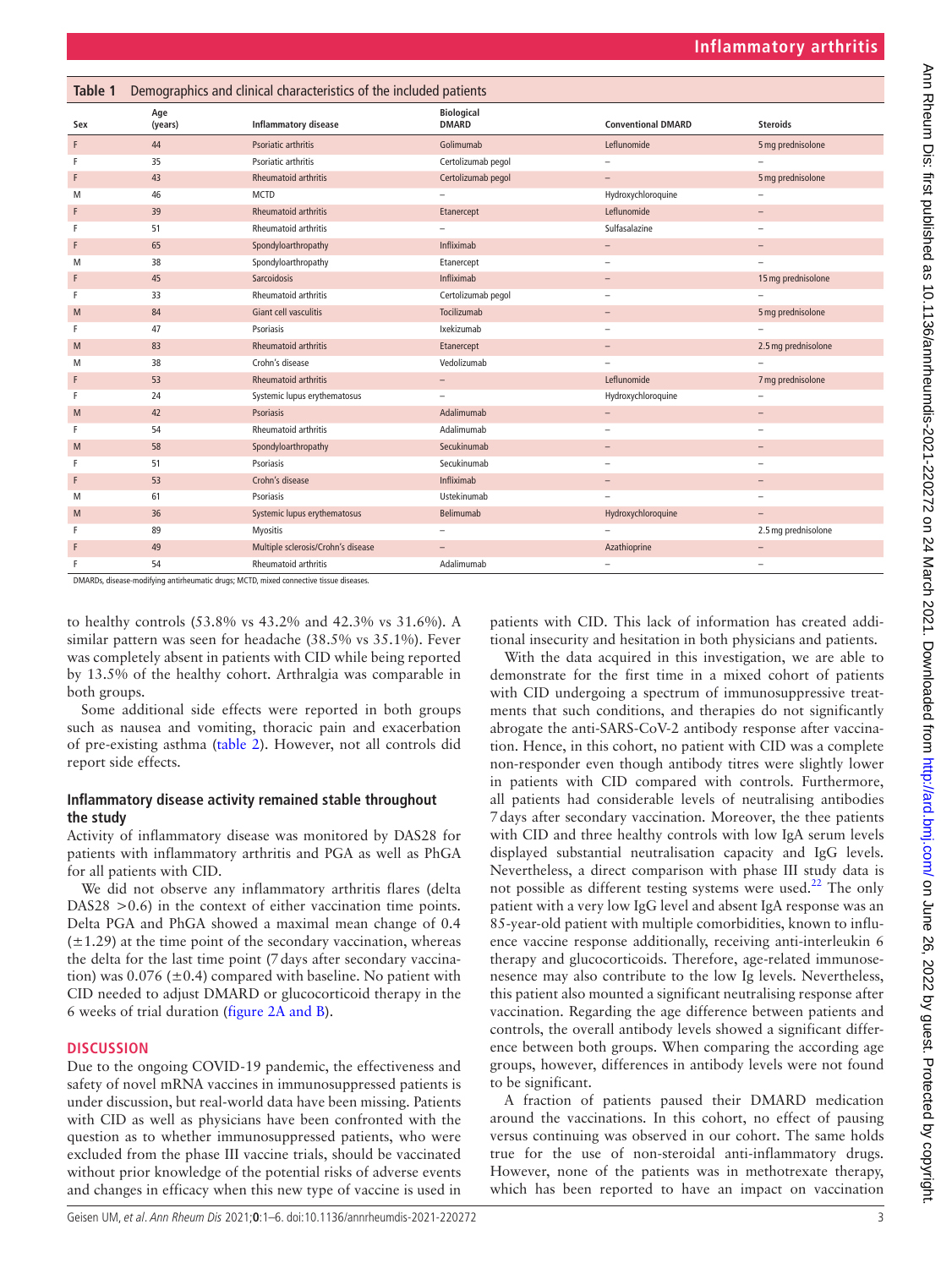

<span id="page-3-0"></span>**Figure 1** SARS-CoV-2 specific antibodies are detectable in patients and healthy controls. (A) Anti-SARS-CoV-2 IgG antibodies in patients with CID and controls 7 days after secondary immunisation. (B) IgG titres in patients with CID and controls at baseline on the day of the second immunisations and 7 days later. (C) Neutralising activity at 7 days post secondary immunisation. (D) Change in neutralising antibodies from baseline to day 7 after the second immunisation. (E) Anti-SARS-CoV-2 IgA levels 1week after the second mRNA vaccination in patients and controls. (E) IgA titres at baseline and 7 days after second vaccination. Anti-SARS-CoV2-IgG titres (G) and neutralising capacity (H) in healthy controls and patients by age group 7 days after secondary vaccination. Each symbol represents a single study participant. Bars represent means. Cut-offs for commercial test are displayed as horizontal dashed lines. CID, chronic inflammatory disease; HCo, healthy control.

response. Additionally, no patient on B cell depleting therapy, mycophenolate or cyclophosphamide was included into the study. Especially B cell depleting therapies are known to decrease vaccination response dramatically.

Due to the small cohort, comparison of different therapeutic targets was statistically not feasible. Comparing TNF alpha blockade as the most prevalent therapeutic target in rheumatology as compared with cDMARDs and anti-interleukin 17 blockade showed no significant difference. Obviously, treatment groups were small, and the SD in the TNF blocker group was high. Therefore, generalising from these data might be inappropriate.

Vaccination does not appear to be a major driver of flare ups in patients with CID as none of our cohort showed a significant activation of their inflammatory disease. Mild side effects were only marginally increased, whereas systemic side effects such as

fever were reduced in patients with CID compared with healthy controls. These observations may indicate stronger immune reactions in healthy individuals. Such a difference may be due to the younger age of the healthy controls compared with the patients with CID. However, even older controls displayed fever, which was not present in patients. It is also possible that the medication taken by patients with CID is affecting the incidence of systemic side effects.

We are aware that the analysed cohort is small and that our results may be attributable to patient selection. Also, further research is needed to investigate if the differences we observed effect the long-term protection offered by vaccines.

Our data demonstrate for the first time that patients with a selection of immunosuppressive therapies for CID are able to mount an effective immune response after SARS-CoV-2 mRNA vaccination without significant side effects or flares. Thus, we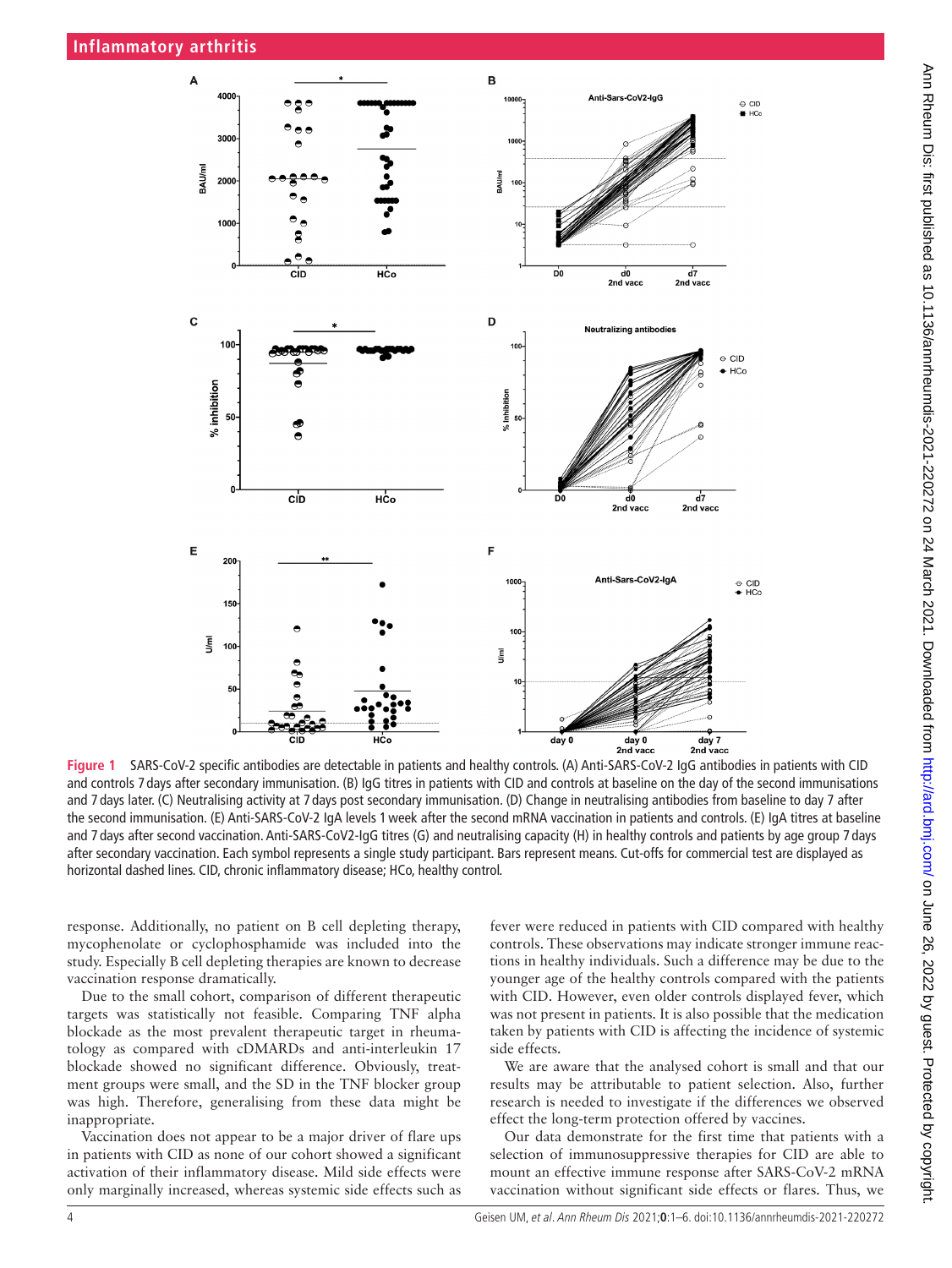## **Inflammatory arthritis**

<span id="page-4-0"></span>**Table 2** Side effects after secondary immunisation in healthy controls and patients with CID as documented 7 days after the vaccination

|                              | <b>Healthy donors</b><br>$n=38/42$ (%) |               |                | <b>Patients</b><br>n=26/26 (%) |  |
|------------------------------|----------------------------------------|---------------|----------------|--------------------------------|--|
| Symptoms                     | N                                      | $\frac{0}{0}$ | N              | $\frac{0}{0}$                  |  |
| Local pain at injection side | 25                                     | 65.8          | 17             | 65.4                           |  |
| Local reddening              | $\overline{2}$                         | 5.6           | $\overline{2}$ | 7.7                            |  |
| Local swelling               | $\overline{4}$                         | 11.1          | $\overline{4}$ | 15.4                           |  |
| Fatigue                      | 16                                     | 43.2          | 14             | 53.8                           |  |
| Headache                     | 13                                     | 35.1          | 10             | 38.5                           |  |
| Fever $>38^{\circ}$ C        | 5                                      | 13.5          | $\mathbf{0}$   | $\mathbf{0}$                   |  |
| Fever $>40^{\circ}$ C        | $\mathbf{0}$                           | $\mathbf{0}$  | $\Omega$       | $\mathbf{0}$                   |  |
| Lymph node swelling          | 4                                      | 10.8          | 3              | 11.5                           |  |
| <b>Chills</b>                | 8                                      | 21.6          | $\mathbf{1}$   | 3.8                            |  |
| Arthralgia                   | 6                                      | 16.2          | $\overline{4}$ | 15.4                           |  |
| Myalgia                      | 12                                     | 31.6          | 11             | 42.3                           |  |
| Other side effects           | $\overline{7}$                         | 18.4          | 5              | 19.2                           |  |
| Need for NSAIDs              | 10                                     | 26.3          | 9              | 34.6                           |  |

NSAIDs, non-steroidal anti-inflammatory drugs.

strongly recommend continued vaccination of immunosuppressed patients. However, anti-SARS-CoV-2 antibodies should be monitored in immunosuppressed patients after vaccination,



<span id="page-4-1"></span>**Figure 2** Disease activity does not increase over time after SARS-CoV-2 vaccination. (A) Delta DAS28 for patients with inflammatory arthritis during the 42-day study period. (B) Delta patients global assessment in patients with CID from baseline to day 42. Disease activity was assessed before the first and the second immunisation and 7 days after each vaccination. Each symbol represents one patient. CID, chronic inflammatory disease; DAS28, disease activity score 28.

as currently we cannot be certain of antibody titre persistence. The possibility remains that immunosuppressed patients will need a booster (comparable with hepatitis B vaccination) if their antibody titres diminish more rapidly than healthy individuals. Continued monitoring of vulnerable patient groups will be critical in the successful long-term vaccination against SARS-CoV-2.

#### **Author affiliations**

<sup>1</sup>Medical Department I, Department for Rheumatology and Clinical Immunology, University Medical Center Schleswig-Holstein Campus Kiel, Kiel, Schleswig-Holstein, Germany

<sup>2</sup> Department for Internal Medicine I, University Medical Center Schleswig-Holstein Campus Kiel, Kiel, Schleswig-Holstein, Germany <sup>3</sup>

<sup>3</sup>Institute for Clinical Molecular Biology, Christian-Albrechts-Universitat zu Kiel, Kiel, Schleswig-Holstein, Germany <sup>4</sup>

<sup>4</sup>Department for Dermatology, University Medical Center Schleswig-Holstein Campus Kiel, Kiel, Schleswig-Holstein, Germany <sup>5</sup>

<sup>5</sup>Department for Rheumatology and Clinical Immunology, University Medical Center Schleswig-Holstein Campus Kiel, Kiel, Schleswig-Holstein, Germany <sup>6</sup>

Department for Pediatrics, University Medical Center Schleswig-Holstein Campus Kiel, Kiel, Schleswig-Holstein, Germany <sup>7</sup>

<sup>7</sup>Institute for Clinical Molecular Biology, Christian-Albrechts-Universität zu Kiel, Kiel, Schleswig-Holstein, Germany

<sup>8</sup>Institute of Clinical Chemistry, University Medical Center Schleswig-Holstein Campus Kiel, Kiel, Schleswig-Holstein, Germany <sup>9</sup>

<sup>9</sup>Endokrinologikum-Gruppe, Berlin, Germany<br><sup>10</sup>medac GmbH, Wedel, Germany

11Institute of Clinical Chemistry, Universitätsklinikum Schleswig-Holstein – Campus<br>Lübeck, Lubeck/Kiel, Germany

<sup>12</sup>Medical Department I, University Medical Center Schleswig-Holstein Campus Kiel, Kiel, Schleswig-Holstein, Germany

**Twitter** Bimba F Hoyer [@rheuma\\_doktorin](https://twitter.com/rheuma_doktorin)

**Acknowledgements** We would like to thank Ina Martens for perfect technical assistance and Meike Zahnen for organisatory support. We kindly thank Rainer Ahrendt from Medac for providing support on the cPASS test.

**Contributors** Study design: UMG, BFH, SS and FT. Sample collection: DKB, FT, MS, SG, AS, RZ, JHS, ACL and AF. Experiments and data analysis: UMG, DKB, LV, HMR, MC, JF, RDHM, CK, and BFH. Tables and figure: BFH, SG and UMG. Data interpretation: BFH and UMG. Writing of the manuscript: BFH, UMG, PH and PM. Critical proof reading of the manuscript: all authors.

**Funding** The project was supported by the Bundesministerium für BIldung und Forschung (BMBF)-funded consortium GAIN and the Deutsche Forschungsgemeinschaft (DFG)-funded excellence cluster 'Precision Medicine in chronic inflammation'.

**Competing interests** Both BFH and SS received funding from Pfizer and other companies.

**Patient consent for publication** Not required.

**Ethics approval** The study was reviewed and approved by the Kiel medical Faculty Ethics Board D 409/21.

**Provenance and peer review** Not commissioned; externally peer reviewed.

**Data availability statement** All data relevant to the study are included in the article or uploaded as supplementary information. Data are under embargo by local authorities if not included into the manuscript.

**Supplemental material** This content has been supplied by the author(s). It has not been vetted by BMJ Publishing Group Limited (BMJ) and may not have been peer-reviewed. Any opinions or recommendations discussed are solely those of the author(s) and are not endorsed by BMJ. BMJ disclaims all liability and responsibility arising from any reliance placed on the content. Where the content includes any translated material, BMJ does not warrant the accuracy and reliability of the translations (including but not limited to local regulations, clinical guidelines, terminology, drug names and drug dosages), and is not responsible for any error and/or omissions arising from translation and adaptation or otherwise.

**Open access** This is an open access article distributed in accordance with the Creative Commons Attribution Non Commercial (CC BY-NC 4.0) license, which permits others to distribute, remix, adapt, build upon this work non-commercially, and license their derivative works on different terms, provided the original work is properly cited, appropriate credit is given, any changes made indicated, and the use is non-commercial. See: [http://creativecommons.org/licenses/by-nc/4.0/.](http://creativecommons.org/licenses/by-nc/4.0/)

#### **ORCID iDs**

Robert DH Markewitz <http://orcid.org/0000-0003-1676-1085>